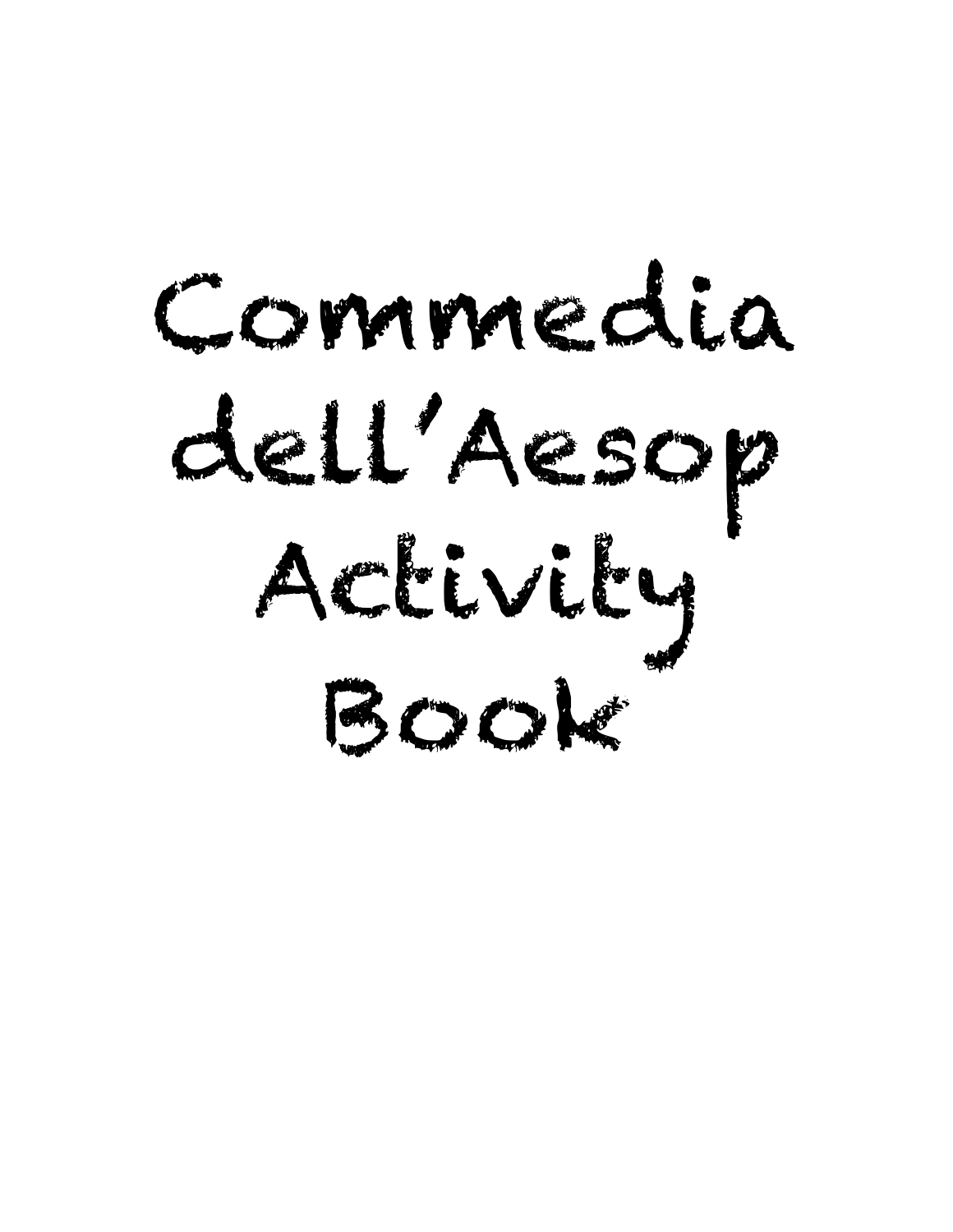### **Themes from Aesop**

Commedia dell'Aesop tells the story of Pantalone, his daughter Isabella, and their servants Columbina and Pierrot traveling to Fancytown to meet Magnifico. Along the way the witch teaches them lessons about life. Here's some of the lessons that were demonstrated:

# **1.Be kind** Be kind

#### **2.Be grateful for what you have** Be grateful for what you have

#### **3.Take responsibility for what you do** Take responsibility for what you do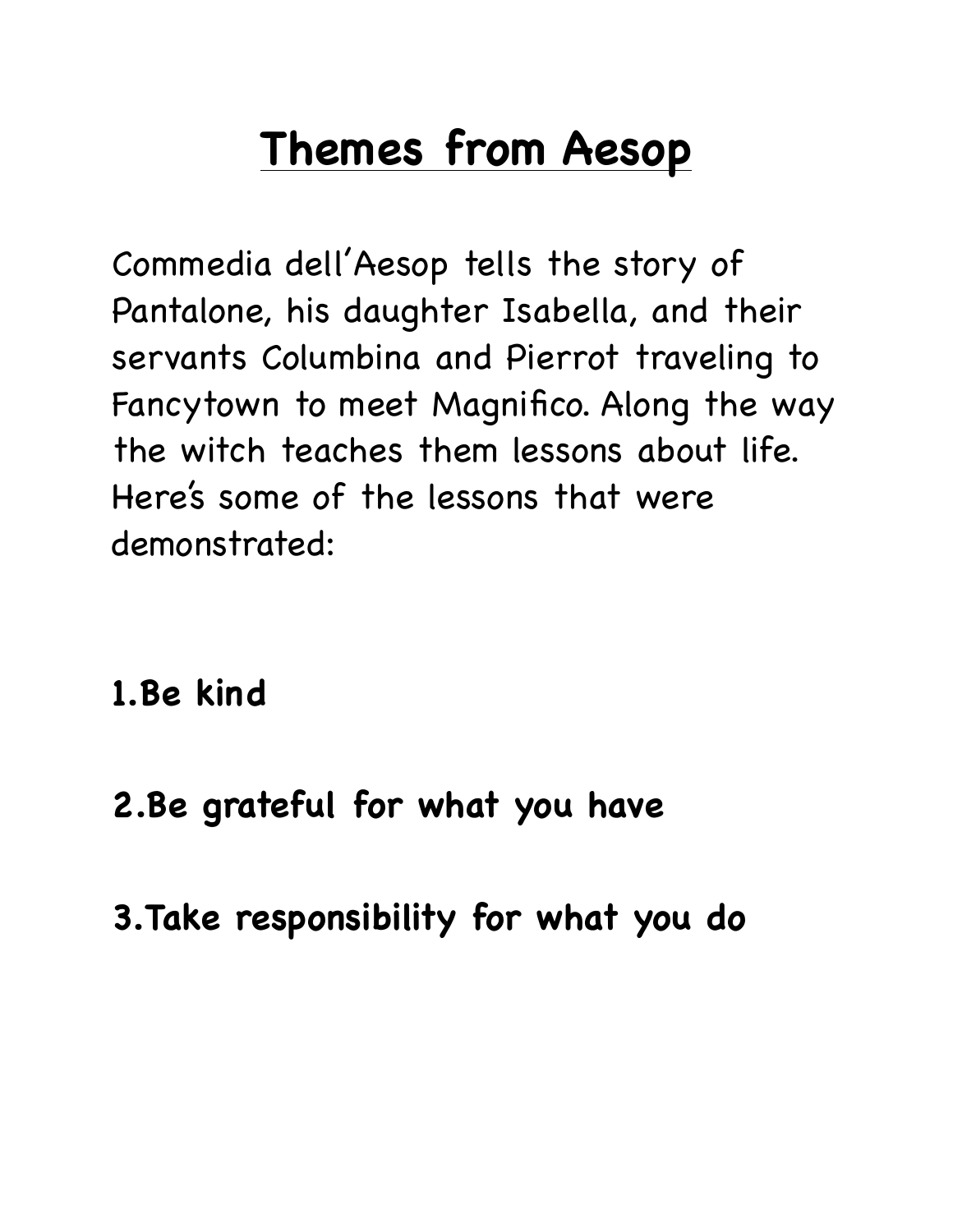## **Discussion pages: Kindness**

1. Why should we be kind to others? Why should we be kind to others?

2.What is a way you can be kind to someone today?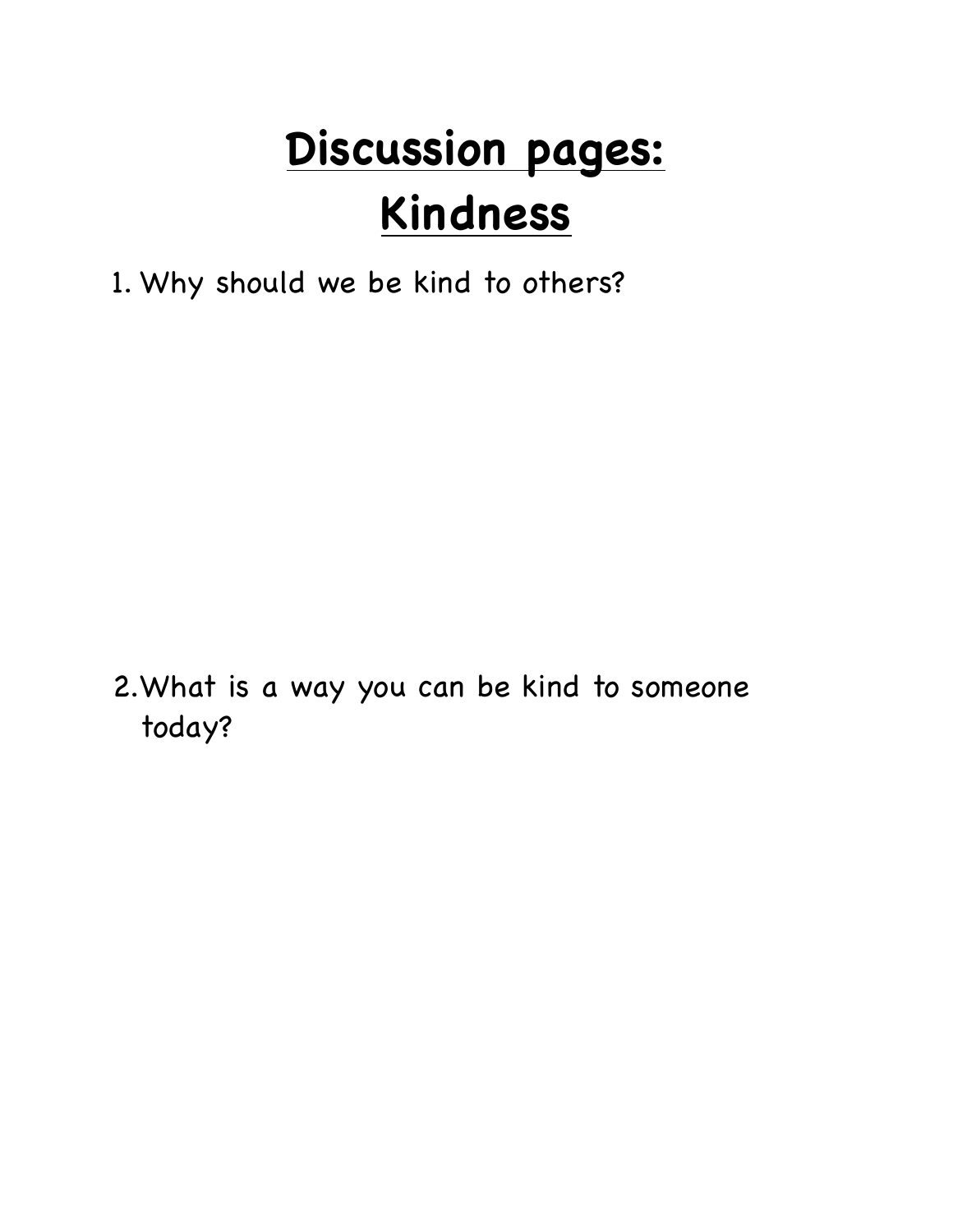#### **Gratitude**

3.What does it mean to be grateful? What does it mean to be grateful?

4.What are some things you are grateful for?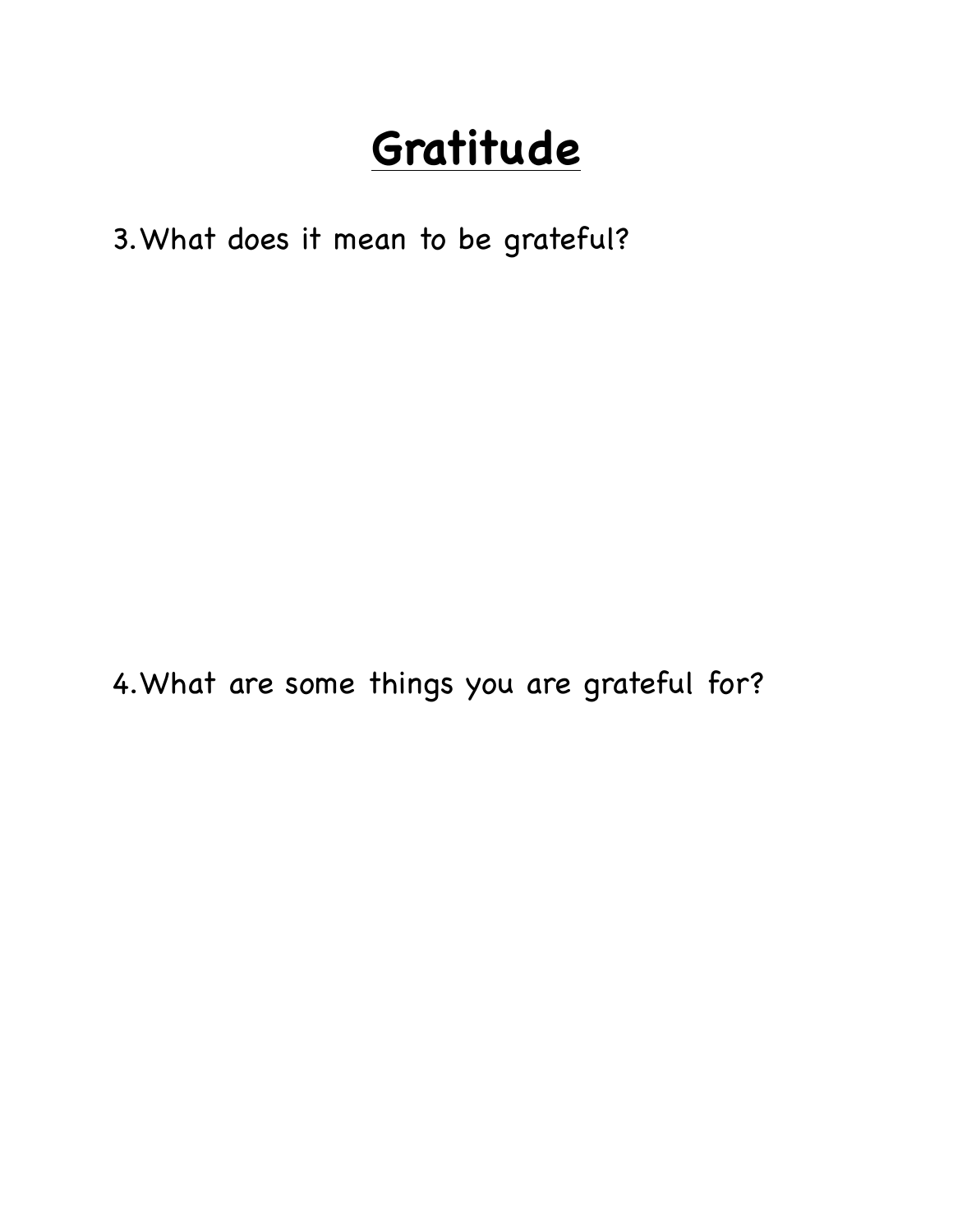### **Responsibility**

5.What do you think it means to take responsibility<br>for what you do? for what you do?

6.Do you have any responsibilities? If so, list some of them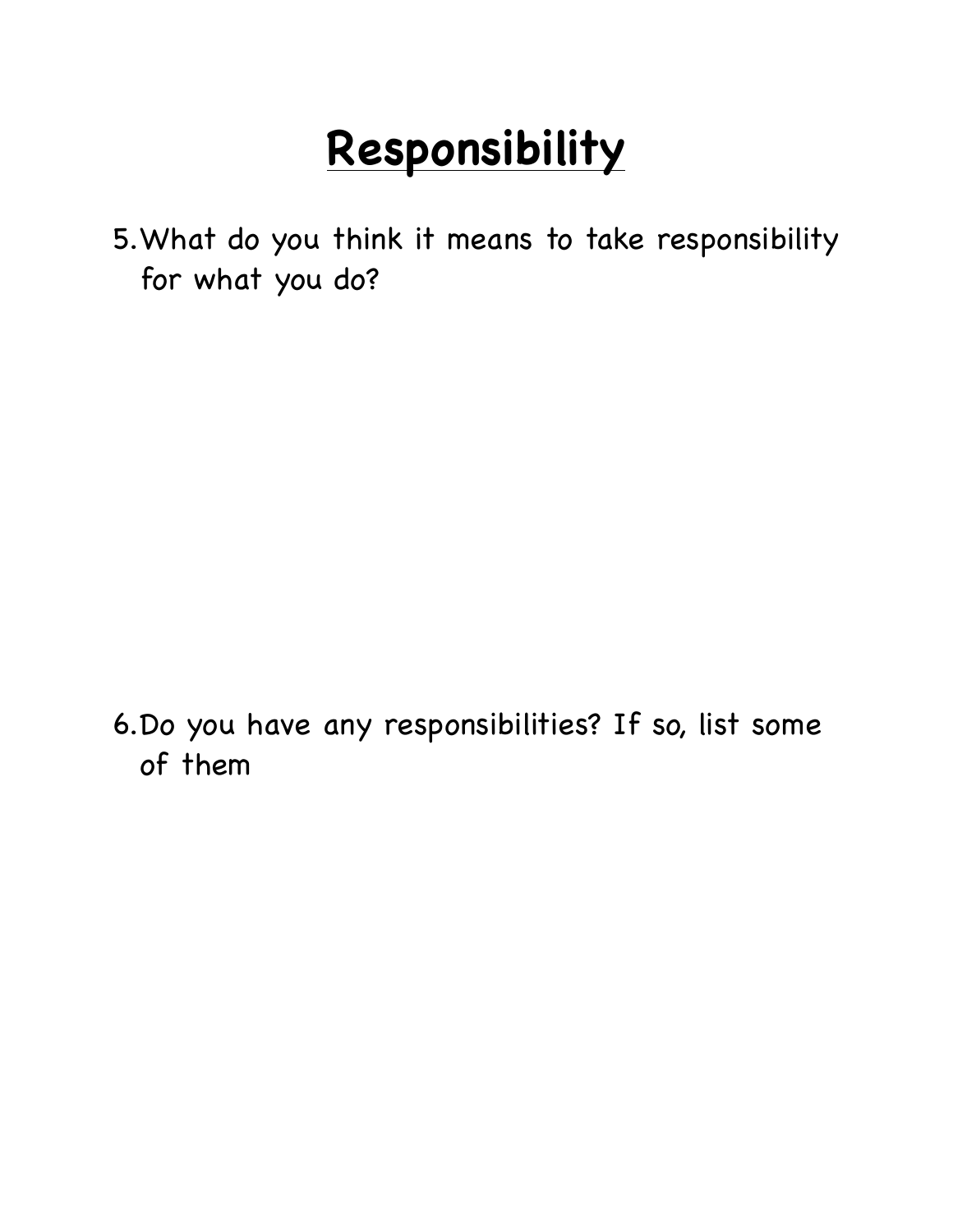#### **Aesop**

Aesop was a storyteller from Ancient Greece. He wrote many fables. A **fable** is a story that teaches us a lesson. Do you remember what the fables in the shows were? What do you think the lesson of each one was? (Hint: "Traveler and his Dog " were Pantalone and Columbina and "The Golden Goose " was Isabella)

The sun and the north wind

The Traveler and his Dog

The Golden Goose

The Miser and the Rock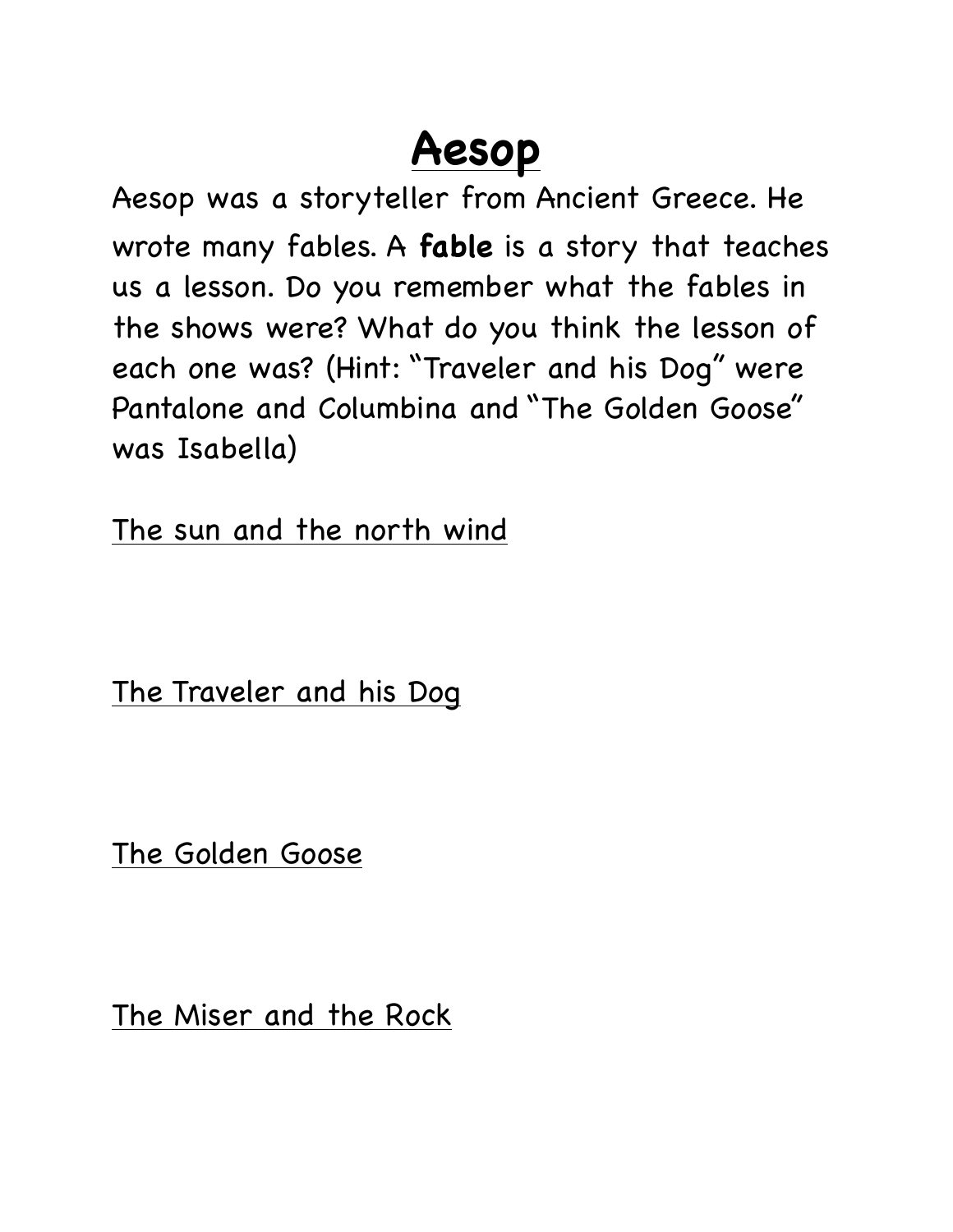## **Aesop (cont.)**

Aesop ' s fables often told stories of animals and had a lesson (or a **moral**) at the end. Write your own fable here! See if you can include animals and a moral at the end of the story!

\_\_\_\_\_\_\_\_\_\_\_\_\_\_\_\_\_\_\_\_\_\_\_\_\_\_\_\_\_\_\_\_\_\_\_\_

\_\_\_\_\_\_\_\_\_\_\_\_\_\_\_\_\_\_\_\_\_\_\_\_\_\_\_\_\_\_\_\_\_\_\_\_

\_\_\_\_\_\_\_\_\_\_\_\_\_\_\_\_\_\_\_\_\_\_\_\_\_\_\_\_\_\_\_\_\_\_\_\_

\_\_\_\_\_\_\_\_\_\_\_\_\_\_\_\_\_\_\_\_\_\_\_\_\_\_\_\_\_\_\_\_\_\_\_\_

\_\_\_\_\_\_\_\_\_\_\_\_\_\_\_\_\_\_\_\_\_\_\_\_\_\_\_\_\_\_\_\_\_\_\_\_

\_\_\_\_\_\_\_\_\_\_\_\_\_\_\_\_\_\_\_\_\_\_\_\_\_\_\_\_\_\_\_\_\_\_\_\_

\_\_\_\_\_\_\_\_\_\_\_\_\_\_\_\_\_\_\_\_\_\_\_\_\_\_\_\_\_\_\_\_\_\_\_\_

\_\_\_\_\_\_\_\_\_\_\_\_\_\_\_\_\_\_\_\_\_\_\_\_\_\_\_\_\_\_\_\_\_\_\_\_

\_\_\_\_\_\_\_\_\_\_\_\_\_\_\_\_\_\_\_\_\_\_\_\_\_\_\_\_\_\_\_\_\_\_\_\_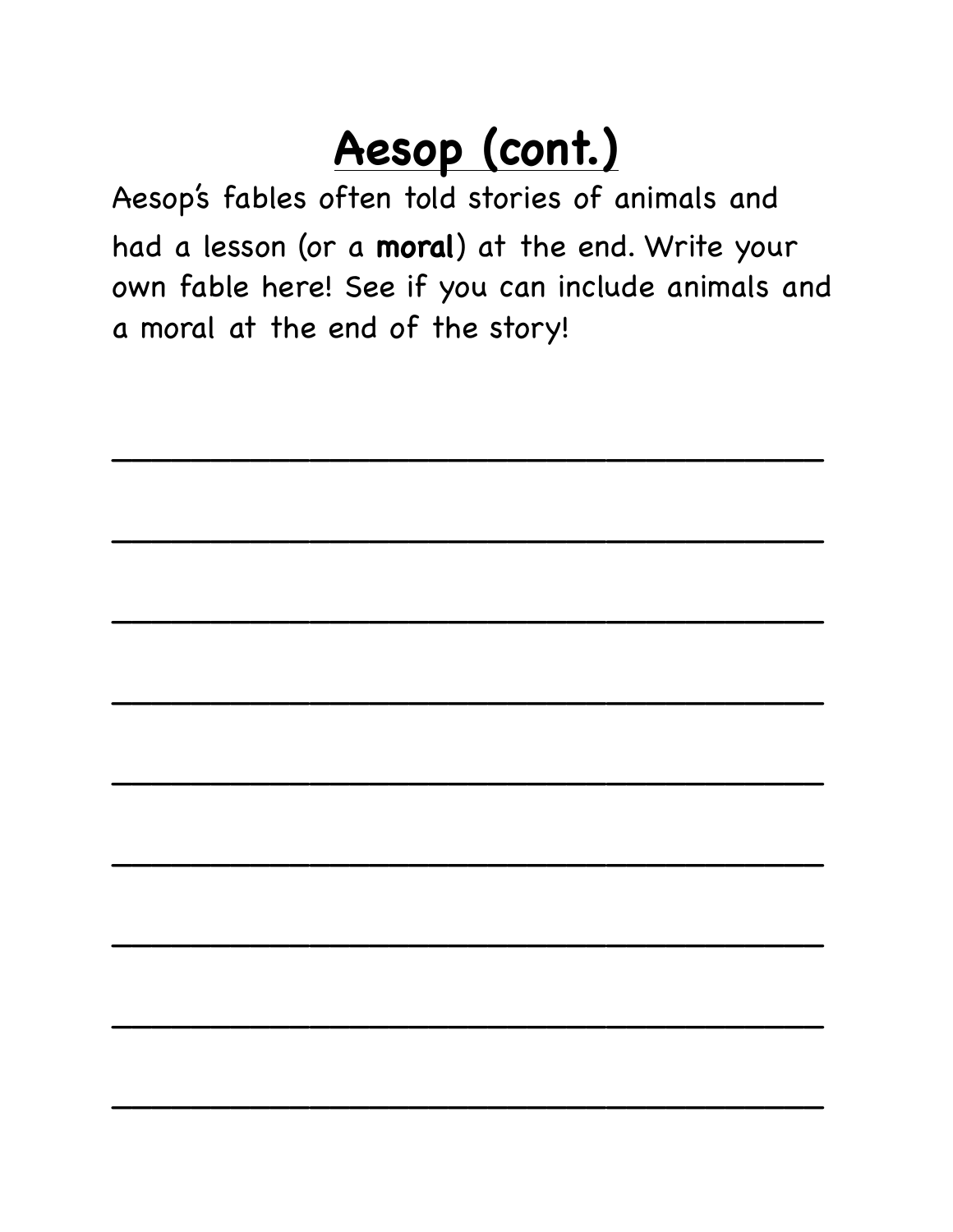# **Commedia dell'arte**

Commedia dell' arte (which means "comedy of the art" in Italian) is a type of theatre that was popular in 1600s Italy (a really really long time ago!). Actors would travel in groups around the country performing shows outside for everybody to see. Commedia shows were often **improvised**, or made up, by the actors. The actors played stock characters like the ones in Commedia dell'Aesop.

A **stock character** is a made-up person based on stereotypes that is used over and over again no matter which actor plays it. It' s like your favorite superhero in a movie: even if someone different plays them, the character doesn 't change. Stock characters are still in cartoons, tv shows, and movies today. Ebenezer Scrooge from A Christmas Carol and even Mr. Krabs from Spongebob Squarepants are characters that were influenced by the greedy old man character Pantalone.

Because commedia shows were performed outside and used the same characters over and over again, actors would wear masks so audiences would be able to recognize the characters and so they could see who was on stage, even if they were really far away!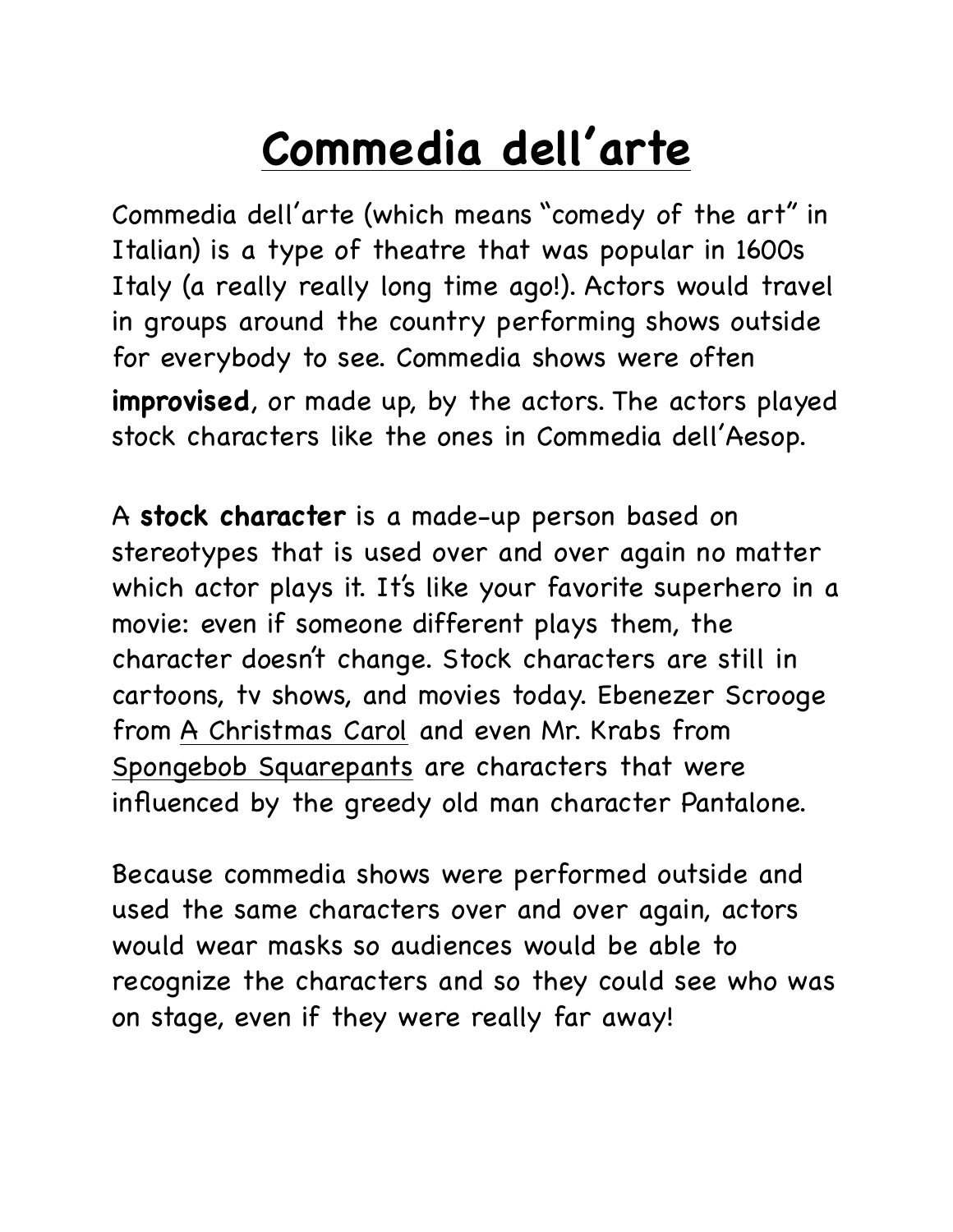### **Commedia Masks**

Make your own mask inspired by commedia dell'arte characters!

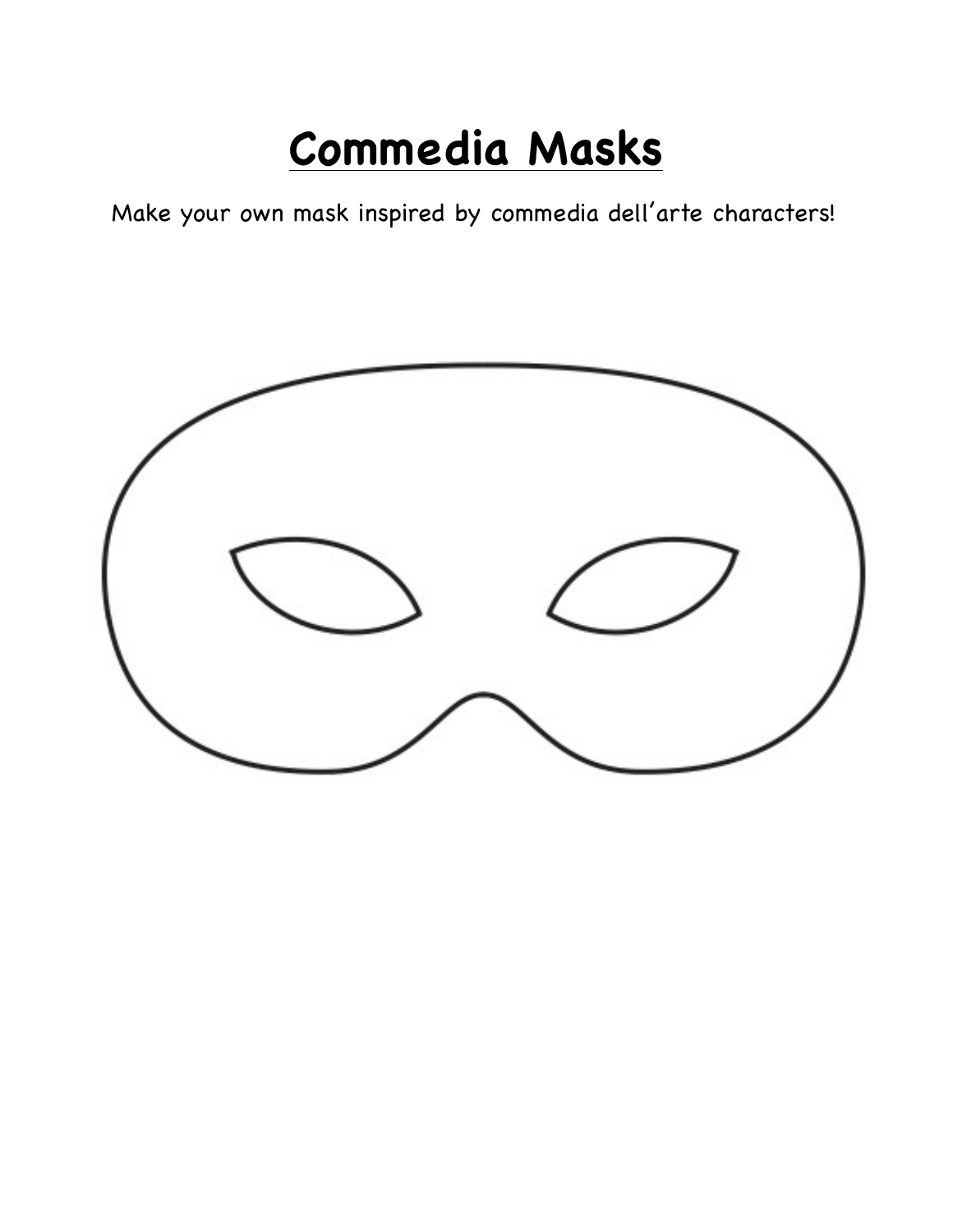## **Commedia Game**

In commedia dell' arte, actors would each choose one stock character to play and make up a story with them. Choose a character to play and make up a story with them!

Magnifico - powerful man who thinks he's the best (even if he's not)

Pantalone - greedy old man

Innamorata/Isabella - beautiful young singer

Columbina - smart maid

Pierrot - sad clown

Witch - silly trickster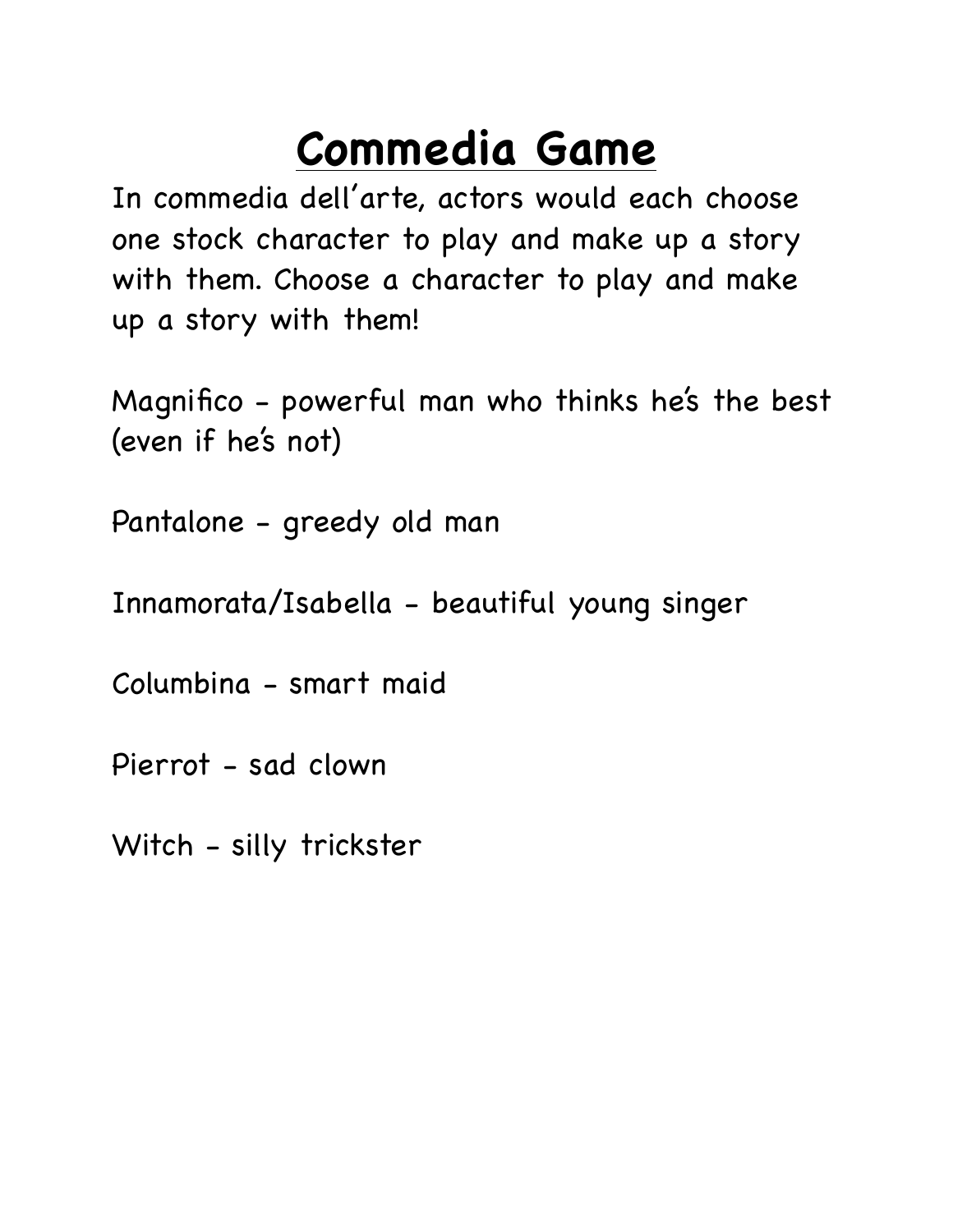# **Coloring Pages**



The Witch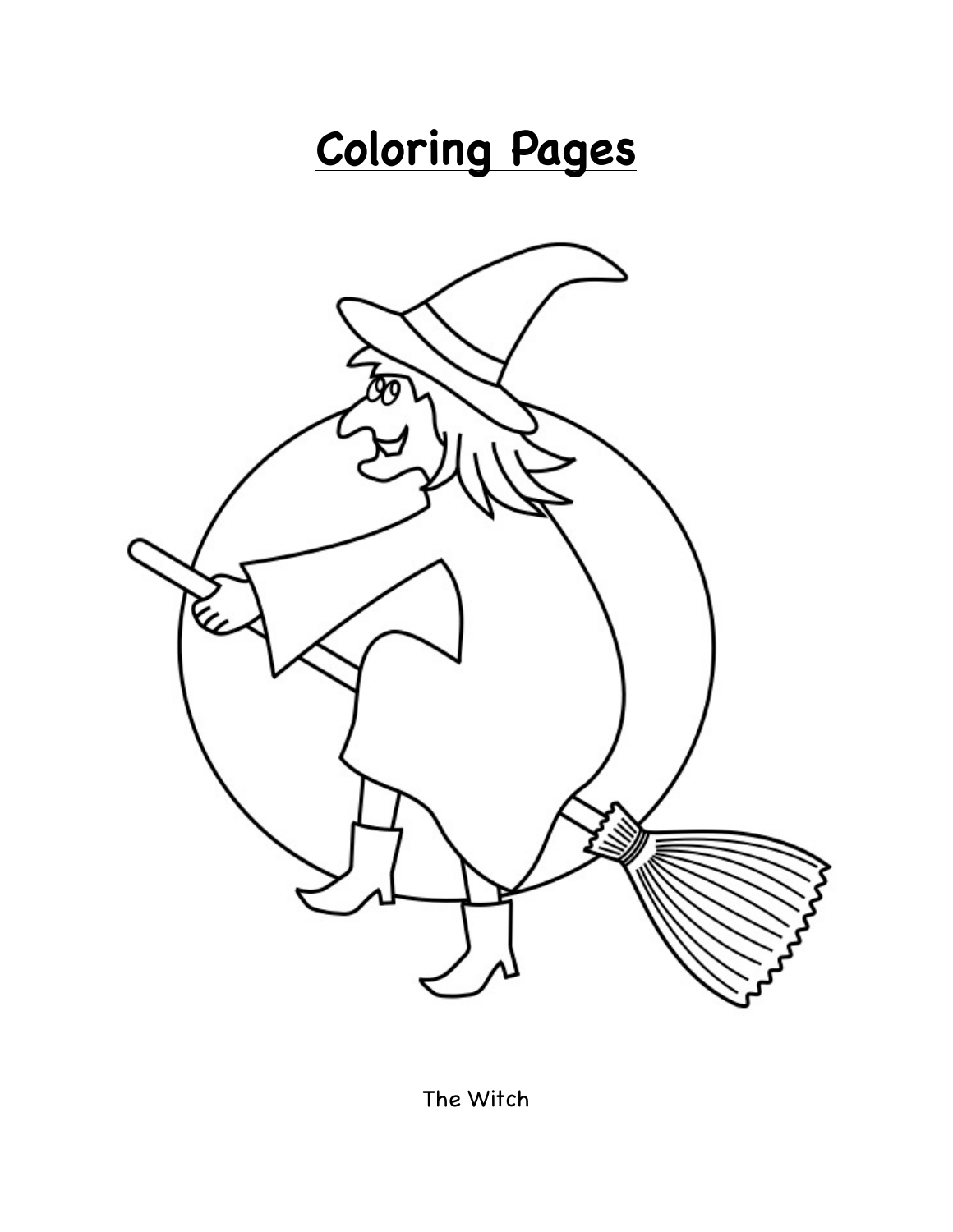

Pierrot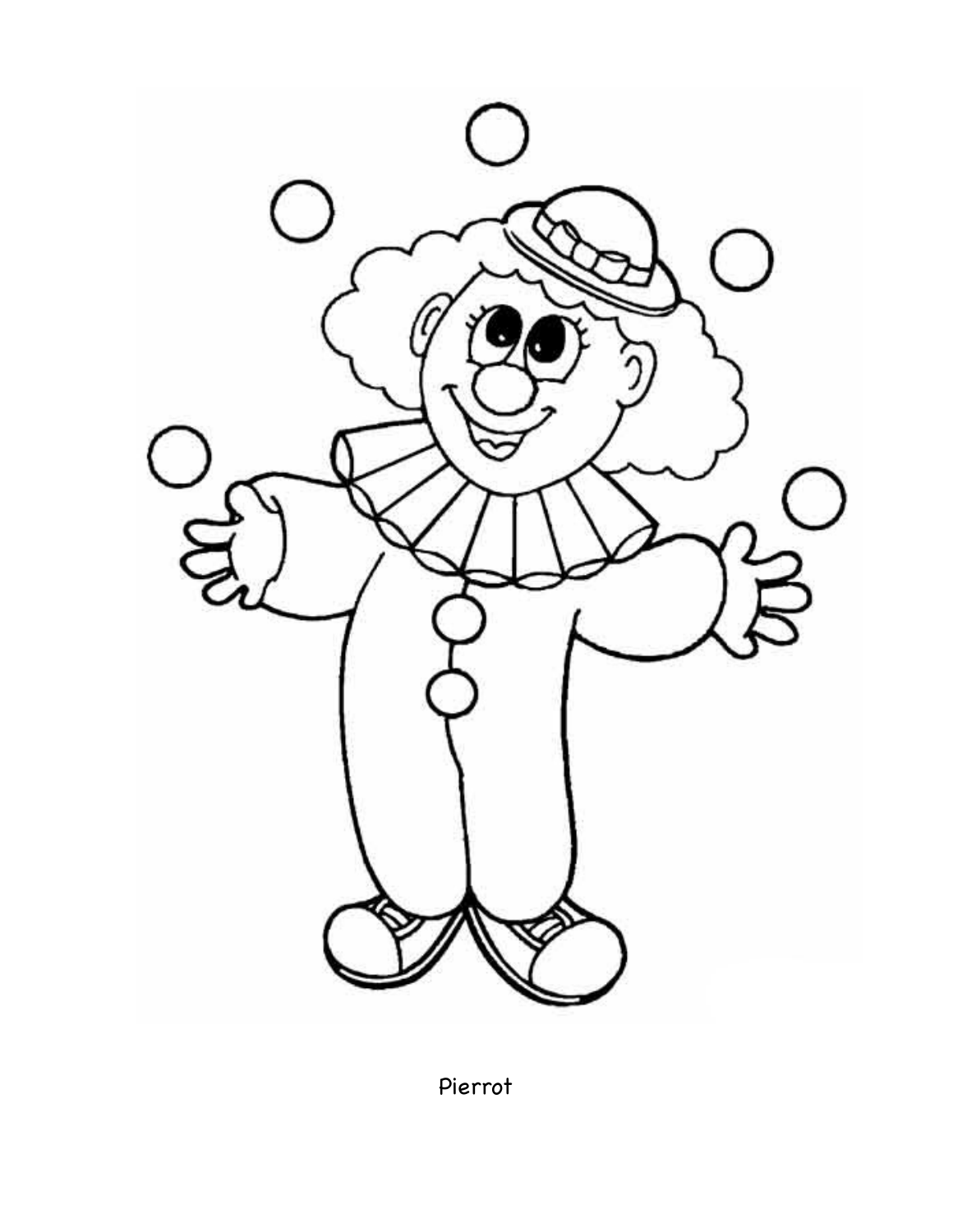

Sun and the North Wind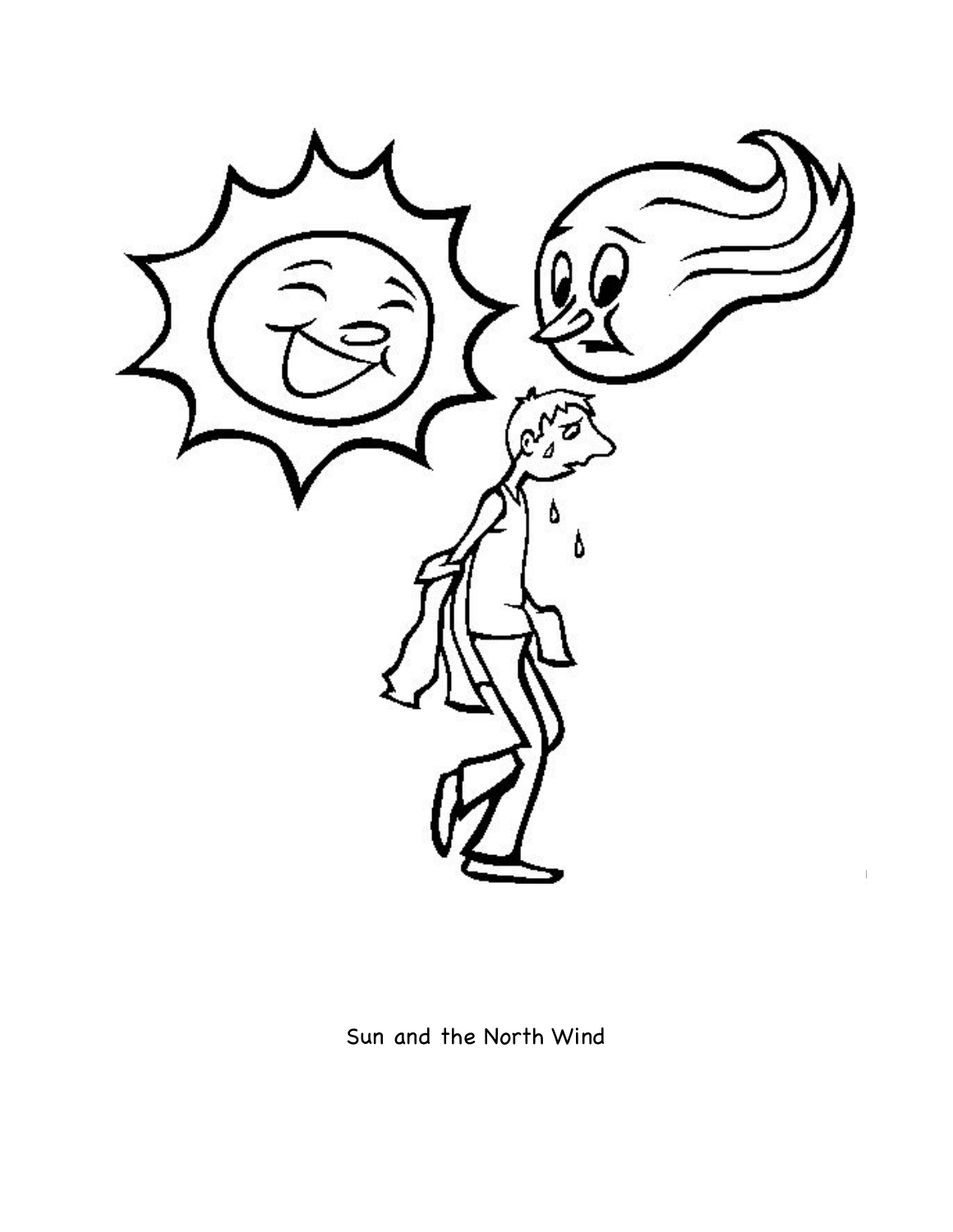

Fancytown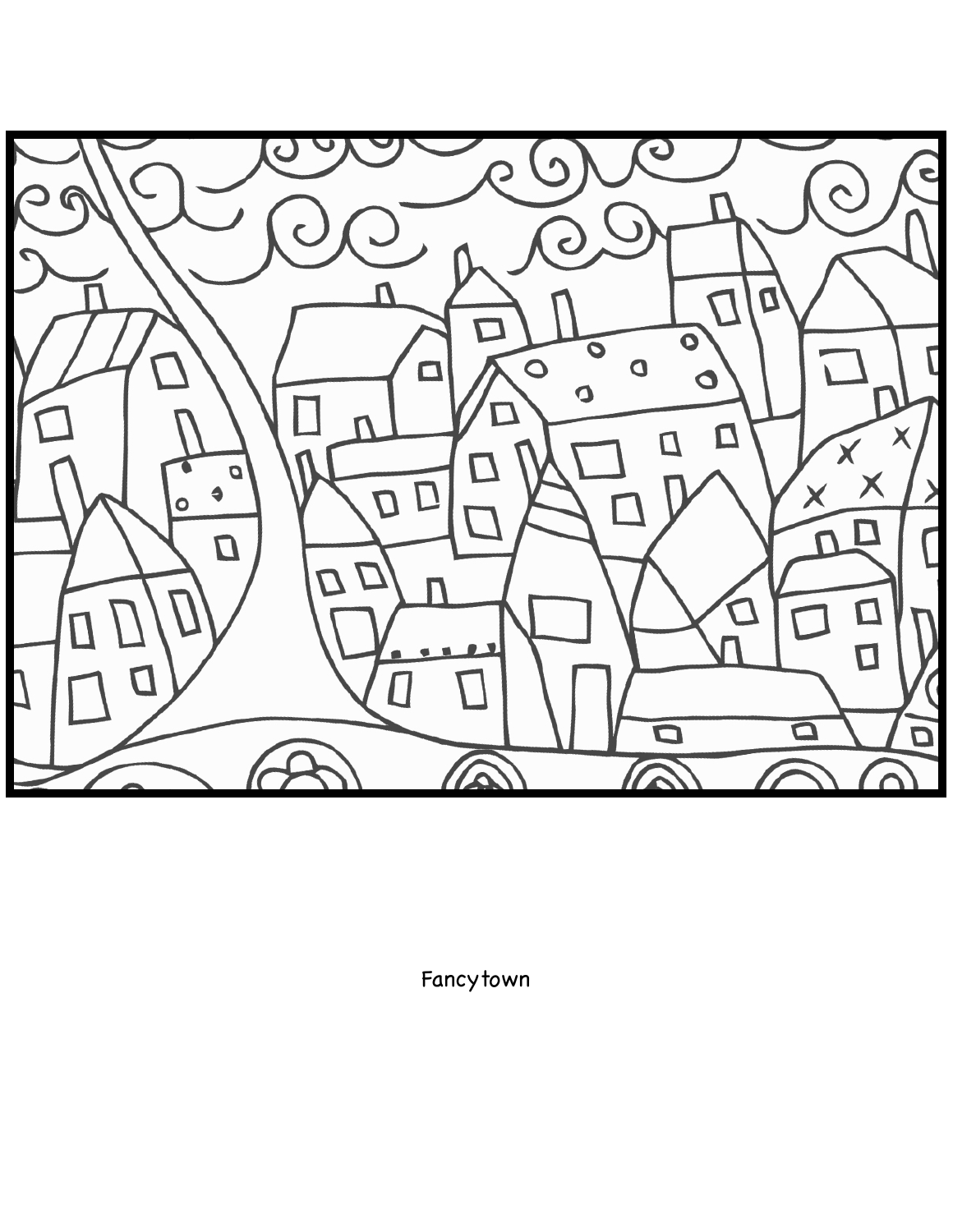**Activities**

Connect the dots on Pierrot's violin!

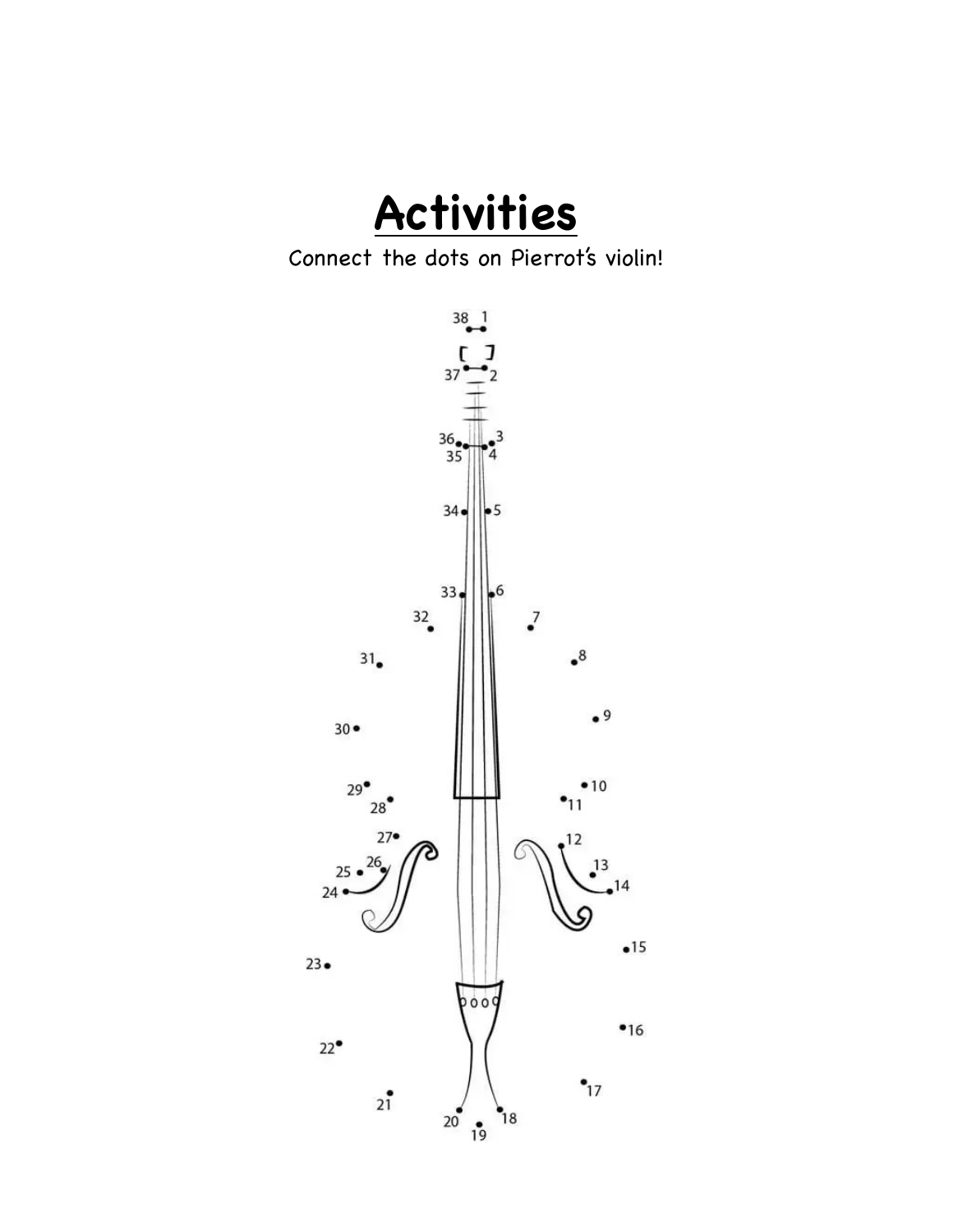Get the cart to Fancytown!